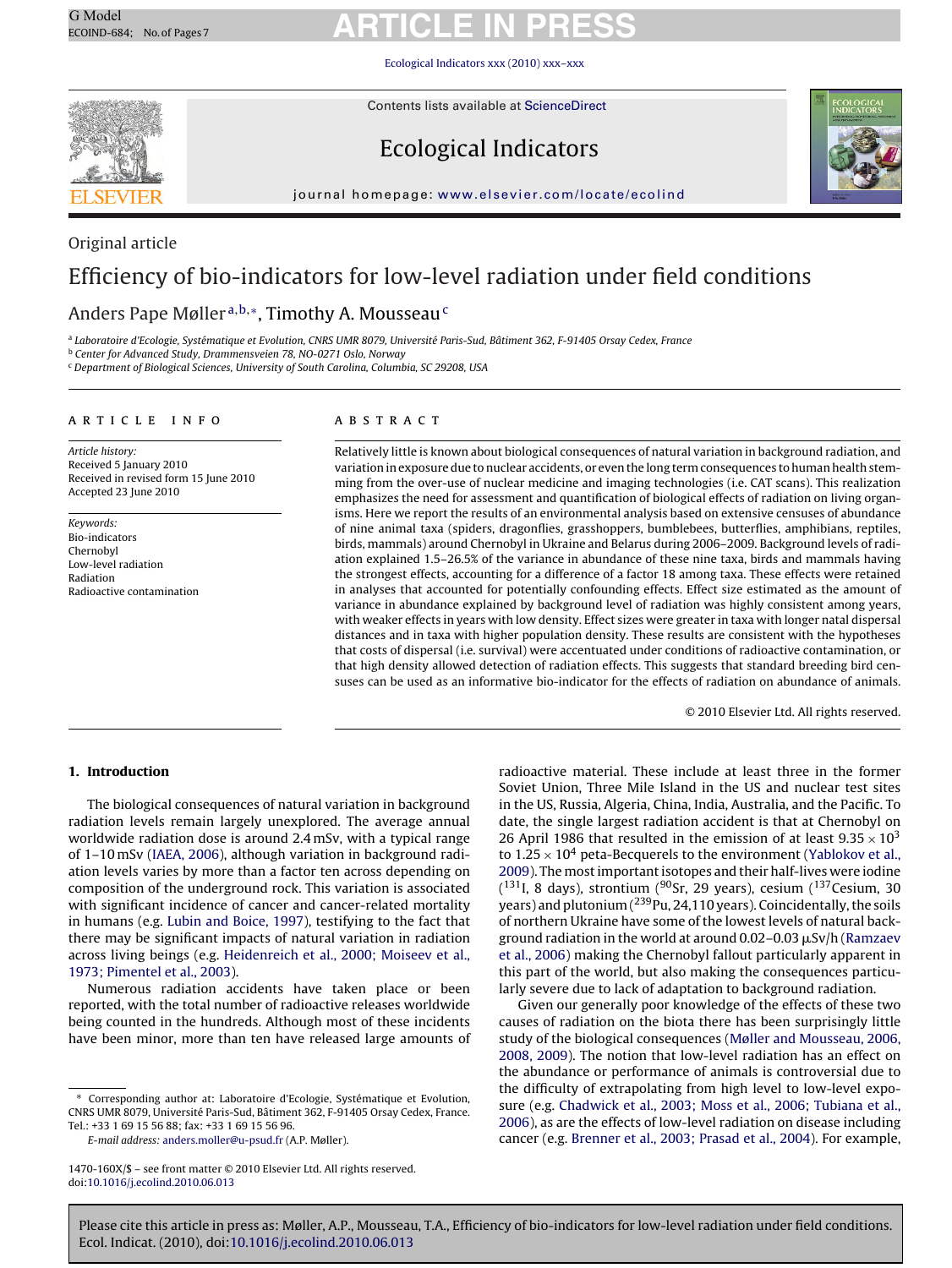<span id="page-1-0"></span>2 A.P. Møller, T.A. Mousseau / Ecological Indicators xxx (2010) xxx–xxx

exposure to chronic and acute radiation has different effects (e.g. [Wickliffe et al., 2003\).](#page-6-0) Numerous laboratory studies have investigated effects of radiation on model systems including cell cultures (e.g. [Chadwick et al., 2003; Liang et al., 2007; Sykes et al., 2006\).](#page-6-0) Laboratory model systems traditionally utilize controlled environmental conditions, but also providing benign and ad libitum access to food and other resources. In contrast, field assessment of biological effects of low-level radiation relies on the fact that environmental conditions in the field typically are sub-optimal in terms of food, predation risk, and risk of parasitism, and animals typically have to work hard to meet their requirements (review in [Møller et al., 1998\).](#page-6-0) For example, carotenoids and other antioxidants are typically limiting under field conditions (e.g. [Møller et](#page-6-0) [al., 2000\),](#page-6-0) with important consequences for free radical scavenging and ultimately for damage to DNA and other biologically significant molecules (e.g. [Halliwell and Gutteridge, 1999; Leffler, 1993\).](#page-6-0) Radiation increases the level of oxidative stress (e.g. [Bonisoli-Alquati et](#page-6-0) [al., 2010a,b; Bazhan, 1998; Ben-Amotz et al., 1998; Chaialo et al.,](#page-6-0) [1991; Ivaniota et al., 1998; Kumerova et al., 2000; Lykholat and](#page-6-0) [Chernaya, 1999; Neyfakh et al., 1998a,b\).](#page-6-0) Thus, species that use antioxidants for biological needs other than free radical scavenging caused by radiation such as deposition in eggs and plumage and use during migration and dispersal have been found to suffer the most from elevated levels of background radiation [\(Møller and](#page-6-0) [Mousseau, 2007b\).](#page-6-0) Several studies have indicated that the presence of high levels of carotenoids may reduce mutation rates (reviews in [Ferguson, 1994; Krinsky and Denek, 1982; Møller et al., 2000; Sies,](#page-6-0) [1993; Valko et al., 2004\).](#page-6-0) We might also consider that mildly deleterious mutations will have benign effects under lab conditions, but more serious consequences under adverse environmental conditions. This line of argument suggests that biologically relevant estimates of effects of low-level radiation are best obtained from free-living organisms under natural environmental conditions. This also raises the possibility of using standard census techniques (e.g. Voříšek et al., 2010) for assessment of effects of low-level radiation on free-living organisms.

The primary objective of this study was to identify biological indicator(s) of background radiation level. To this end we conducted extensive field censuses of nine different animal taxa in the surroundings of Chernobyl in Belarus and Ukraine during 2006–2009, with some of these results already having been published. Because many different biotic and abiotic environmental factors can affect census results, we also recorded biotic and abiotic factors known to potentially influence census results and entered these into statistical models describing the relationship between abundance and level of background radiation. A second objective was to test the repeatability of radiation effects on abundance among years. A third objective was to test the extent to which natal dispersal and mean population density affected the relationship between radiation and abundance. Three possible scenarios were set out a priori for dispersal: Either dispersal may bring immigrants to suitable habitat with low population density thereby obscuring any relationship between radiation and abundance or, dispersal may permit individuals to escape locally deleterious conditions. Alternatively, dispersal may be costly in terms of production of free radicals from physical activity and/or from immune response to novel antigens [\(Møller and Mousseau, 2007b\).](#page-6-0) Similar effects have been reported in many other taxa [\(Møller et al., 2000\).](#page-6-0) Given that antioxidants used for neutralizing free radicals may be used to eliminate the negative effects of radiation on general health and on mutations in particular (e.g. [Bazhan, 1998; Ben-Amotz et](#page-6-0) [al., 1998; Chaialo et al., 1991; Ivaniota et al., 1998; Kumerova et](#page-6-0) [al., 2000; Lykholat and Chernaya, 1999; Neyfakh et al., 1998a,b;](#page-6-0) [Bonisoli-Alquati et al., 2010b\),](#page-6-0) taxa with long-distance dispersal are predicted to suffer more from such costs (i.e. antioxidant limitation) than taxa with short dispersal distances. Low levels of abundance



**Fig. 1.** Location of census areas and levels of background radiation around Chernobyl. Partly developed from [European Union \(1998\).](#page-6-0)

will invariably prevent detection of strong effects for statistical reasons because small mean values generally are associated with small variances. Therefore, it is crucial to include data for several years to ensure that the abundance estimates exceed low mean abundances.

#### **2. Methods**

#### 2.1. Study sites

APM (wearing a radiation protection suit in the most contaminated areas) conducted standard point counts during 29 May–9 June 2006, 1–11 June 2007, 29 May–5 June 2008 and 1–6 June 2009, with each count lasting 5 min during which the number of spider webs, and the number of individual grasshoppers, dragonflies, bumblebees, butterflies, amphibians, reptiles and birds seen or heard were recorded [\(Møller, 1983; Bibby et al., 2005\).](#page-6-0) The census was conducted within the Chernobyl Exclusion Zone or in areas adjacent on the southern and western borders with a permit from the Ukrainian authorities and in areas in southern Belarus around Gomel (breeding seasons 2006–2009) (Fig. 1). A total of 254 points (breeding season 2006), 235 points (breeding season 2007), 237 points (breeding season 2008) and 159 points (breeding season 2009) were located at ca. 100 m intervals within forested areas (excluding successional stages of secondary forest due to abandoned farming (these areas are still almost exclusively open grassland)). All sampling sites were identified using GPS coordinates, and samples for 159 sites were recorded in all four years.

We censused birds at the end of May and the beginning of June when most individuals reach their annual maximum of singing activity, making censuses of breeding birds highly reliable (Voříšek [et al., 2010\).](#page-6-0) We directly tested the reliability of our counts by letting two persons independently perform counts. The degree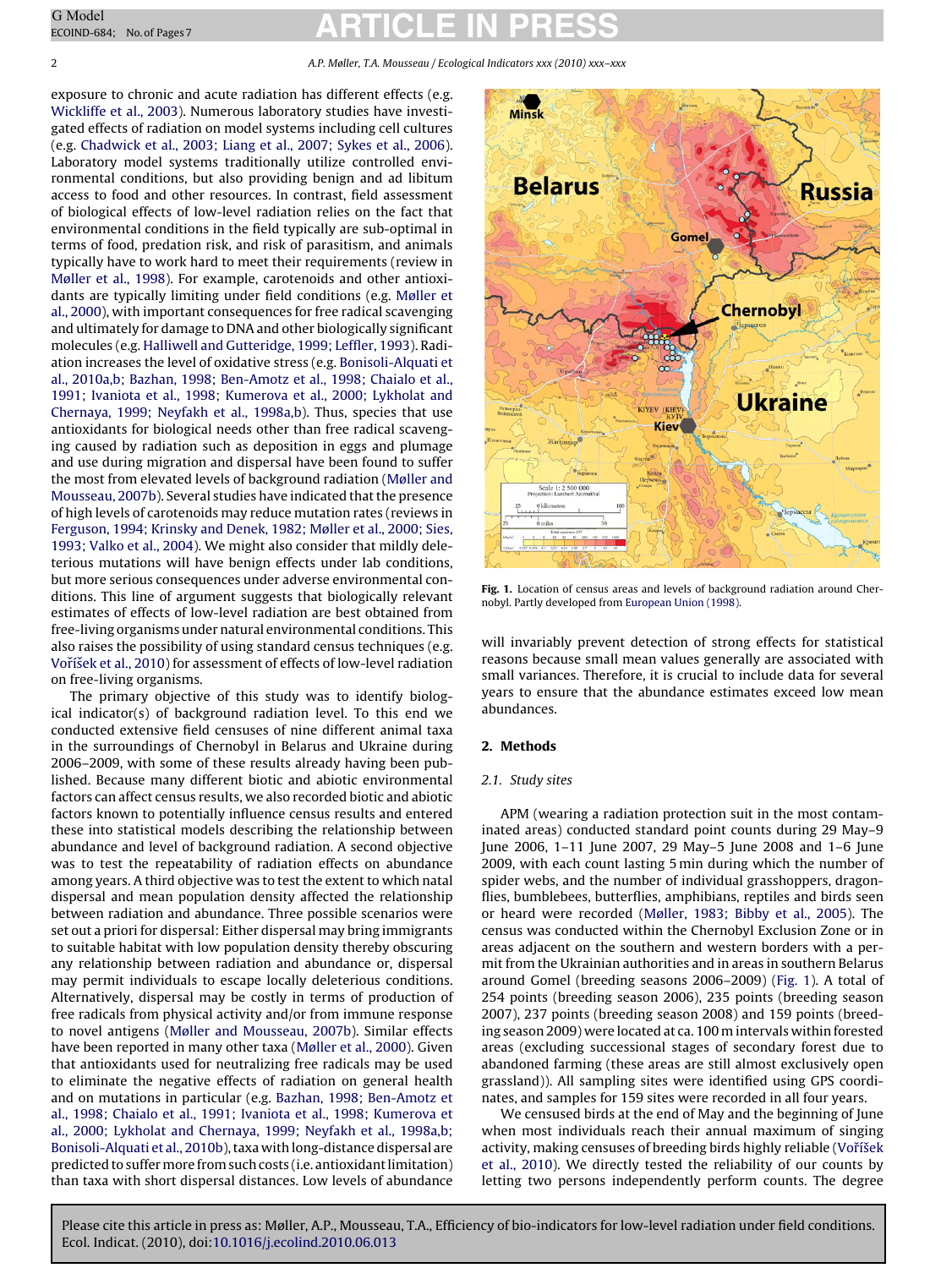#### A.P. Møller, T.A. Mousseau / Ecological Indicators xxx (2010) xxx–xxx 3

of consistency was high for both species richness and abundance (details reported by [Møller and Mousseau, 2007a\).](#page-6-0)

Mammal censuses were conducted using 161 line transects each with a length of 100 m along roads in a large number of areas in the Chernobyl exclusion zone and just outside the zone during 3–4 February 2009. Mammals were identified from footprints in fresh snow using a standard field guide [\(Bang et al., 2007\).](#page-6-0) To avoid counting the same individual repeatedly we only counted the minimum number of individuals recorded simultaneously. For example, if the tracks of a fox Vulpes vulpes crossed the transect to the right, and 30 m later the tracks of a fox crossed to the left, this was only counted as a single individual, although two individuals may have been involved on some such occasions. In contrast, if the tracks of two foxes crossed to the left, while none crossed to the right, this was counted as two foxes.

#### 2.2. Confounding habitat and weather variables

Abundance estimates can be affected by numerous confounding variables (Voříšek et al., 2010), and, therefore, it is crucial to control such variables statistically to assess the underlying relationship between radiation and species richness and abundance. We classified habitats (agricultural habitats with grassland or shrub [either currently or previously cultivated], deciduous forest, or coniferous forest) and estimated to the nearest 10% ground coverage by these different habitat types within a distance of 50 m from the observation point. Agricultural habitat included edges between forest and open areas, and the agricultural habitat variable thus also reflected the amount of edge habitat between forest and open areas. Maximum height of trees was estimated to the nearest 5 m and soil type was recorded as loam/clay or sand. The presence of open water within a distance of 50 m was also recorded. Weather conditions can affect animal activity and hence census results (Voříšek et al., [2010\),](#page-6-0) and we recorded cloud cover at the start of each point count (to the nearest eighth, range 0–1 during the censuses), temperature (degrees Celsius, range  $12-25$  °C), and wind force (Beaufort, range 0–4 during the censuses). For each census point we recorded time of day when the count was started (to the nearest minute). Because activity may show a curvilinear relationship with time of day, for example, with high levels of activity in the morning and to a lesser extent in the evening for bird (Voříšek et al., 2010), and higher levels of activity for thermo-philic vertebrates and invertebrates, we also included time squared as an explanatory variable.

#### 2.3. Measuring background radiation levels

We measured radiation levels in the field and cross-validated these with measurements by the Ministry of Emergencies and [Shestopalov \(1996\). W](#page-6-0)e measured  $\alpha$ ,  $\beta$ , and  $\gamma$  radiation at ground level at each census point after having conducted the census (thus making the census blindly with respect to radiation level) using a hand-held dosimeter (Model: Inspector, SE International, Inc., Summertown, TN, USA).We measured levels several (2–3) times at each site and averaged the measurements. Our data were validated with correlation against data from the governmental measurements published by [Shestopalov \(1996\), e](#page-6-0)stimated as the mid-point of the ranges published, with analyses showing a high degree of consistency between methods [\(Møller and Mousseau, 2007a\).](#page-6-0) Radiation levels vary greatly at a local scale due to heterogeneity in deposition of radioactive material after the Chernobyl accident ([Fig. 1;](#page-1-0) [Shestopalov, 1996\).](#page-6-0) Our measurements at the census points ranged from 0.01 to 135.89 µSv/h.

#### 2.4. Dispersal distance

We do not have comparable estimates of dispersal distances for different taxa. Therefore, we asked 12 biologists to score the natal dispersal distance of the different taxa on a scale from 0 to 100, with 100 being given to birds. This was done blindly without any prior information on the purpose of the study. There was a highly significant repeatability of these scores  $(F = 4.19, d.f. = 11, 96, P < 0.0001)$ , implying that different persons ranked the animal taxa similarly with respect to perceived natal dispersal ability. Thus we used the mean scores in the subsequent analyses. Means (SE) are reported in [Appendix A.](#page-6-0)

#### 2.5. Mean population density

We used the mean number of individuals recorded per census point as an estimate of population density.We do not consider point counts to provide reliable information on absolute abundance. However, they should provide information on relative abundance because different taxa should be similarly detectable across sites (Voříšek et al., 2010). Such relative abundance would suffice for our purposes. We note that such information is unavailable for most of the taxa investigated here.

#### 2.6. Statistical analyses

Radiation level and abundance were  $log_{10}$ -transformed, while ground coverage with farmland and deciduous forest was square root arcsine-transformed (coniferous forest was not included as an explanatory variable, because it simply represents the ground coverage not attributed to farmland and deciduous forest). We also included radiation level squared to account for non-linear relationships between species richness and abundance, respectively, and radiation. We developed statistical models to assess the relationship between abundance (response variables) and radiation, assuming a Poisson distribution of abundance, after inclusion of the potentially confounding variables, as implemented in the statistical software JMP ([SAS Institute, 2000\).](#page-6-0)

We quantified the relationship between abundance of different taxa and level of radiation by estimating the coefficient of determination and by calculating the slope of the relationship between abundance and  $log_{10}$ -transformed radiation. These slopes were used for subsequent analyses.

As a measure of effect size we used  $R^2$  because it directly reflects the amount of variance explained. We square root arcsinetransformed  $R^2$  to obtain an approximately normal distribution.

We tested for consistency in results by testing the relationship between effect sizes before and after accounting for the potentially confounding variables. Likewise, we tested for consistency in effect size among years in a one-way ANOVA with taxon as a factor.

#### **3. Results**

Effects of background radiation on nine animal taxa are reported in [Table 1. A](#page-4-0)ll effects were statistically significant.  $R^2$  ranged from 0.015 in amphibians to 0.265 in mammals with considerable scatter around the regression lines [\(Fig. 2\).](#page-3-0)

In a second series of models we entered potentially confounding factors such as time of day, time of day squared, cloud cover, temperature, soil type, cover with grassland and shrub, cover with forest, height of trees, and presence of water. Effect sizes differed little from the first series of analyses with values ranging from 0.006 in butterflies to 0.196 in mammals ([Table 2\).](#page-4-0) There was a strong positive correlation between  $R^2$  values for the two sets of analyses (F = 17.02, d.f. = 1,7,  $R^2$  = 0.71, P = 0.0044, slope (SE) = 0.79 (0.19)), with mean values not significantly different (paired  $t$ -test,  $t = 2.02$ ,  $d.f. = 8$ ,  $P = 0.08$ ). Effect sizes tended to be stronger when the relationships were controlled for potentially confounding variables.

There was significant consistency in  $R^2$  among years, with taxon accounting for  $61\%$  of the variance in effect size [\(Table 2;](#page-4-0)  $F = 4.91$ , d.f. = 6,19,  $R^2$  = 0.61, P = 0.0035). Differences in effect size among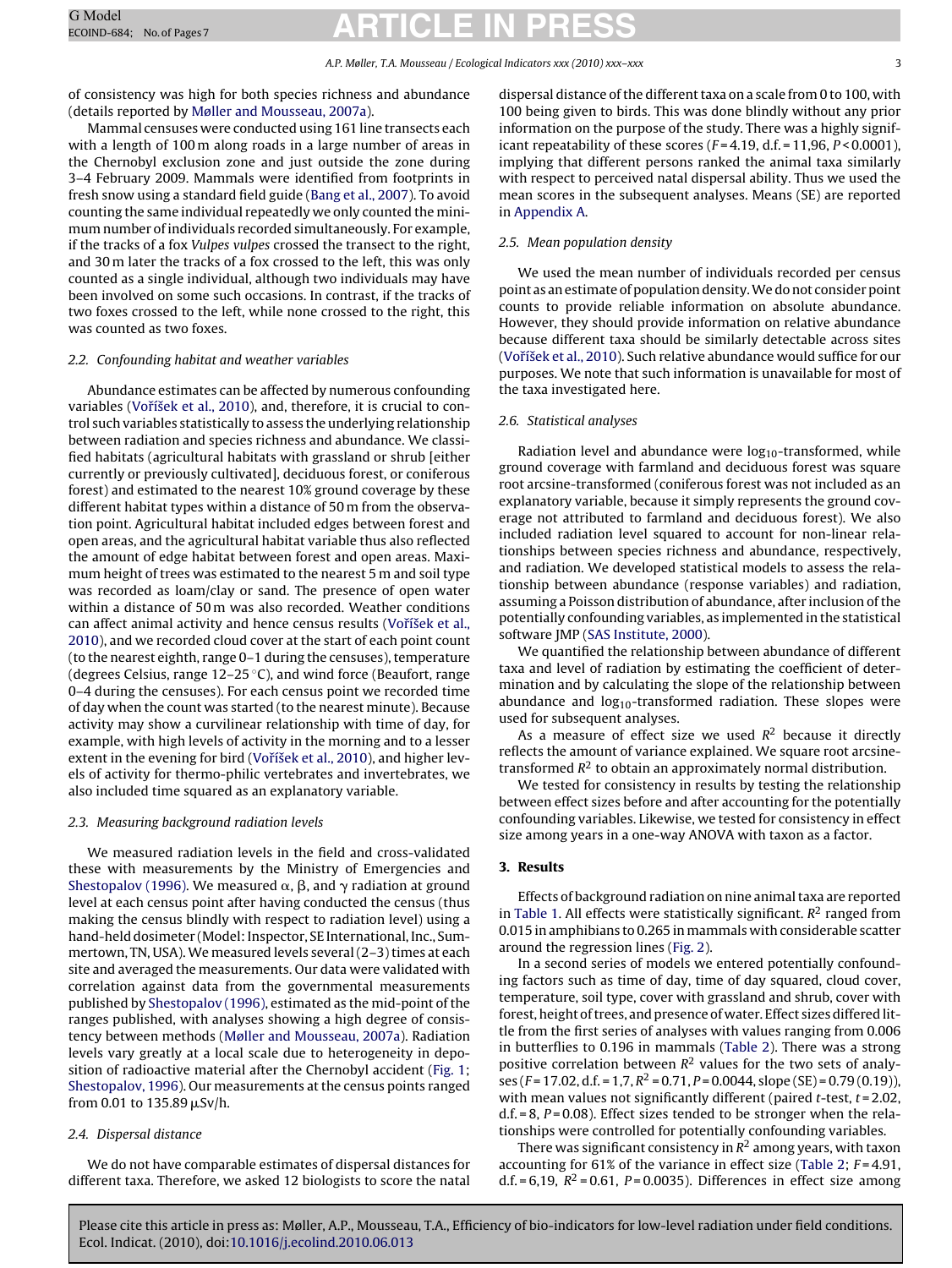10 100 (a) Spiderwebs (b) Grasshoppers  $\epsilon$ No. individuals No. individuals  $10$ 0.01  $0.1$ 10 100 1000 0.01  $0.1$ 10 100 1000 1  $\mathbf{1}$ Radiation (µSv/h) Radiation (µSv/h) 10 10 c (c) Dragonflies (d) Bumblebees ċ No. individuals No. individuals  $0.01$  $0.1$  $\mathbf{1}$ 10 100 1000  $0.01$  $0.1$  $\mathbf{1}$ 10 100 1000 Radiation (µSv/h) Radiation (µSv/h) 10 10 (e) Butterflies (f) Amphibians  $\epsilon$ No. individuals No. individuals m mm 1000 0.01  $0.1$ 10 100 1000  $0.01$  $0.1$  $\mathbf{1}$ 10 100 Radiation (µSv/h) Radiation (µSv/h) 10 100 (h) Birds (e) Reptiles No. individuals No. individuals 10 ø  $000$ 0.01  $0.1$ 1000 10 100 0.01  $0.1$ 100 1000 1  $\mathbf{1}$ 10 Radiation (µSv/h) Radiation (µSv/h) 100 (i) Mammals No. individuals 10 0.1 100 1000 0.01 10 1

<span id="page-3-0"></span>4 A.P. Møller, T.A. Mousseau / Ecological Indicators xxx (2010) xxx–xxx

**Fig. 2.** Abundance of nine taxa of animals in relation to levels of background radiation (µSv/h) around Chernobyl. (a) Spider webs, (b) grasshoppers, (c) dragonflies, (d) bumblebees, (e) butterflies, (f) amphibians, (g) reptiles, (h) birds and (i) mammals.

Radiation (µSv/h)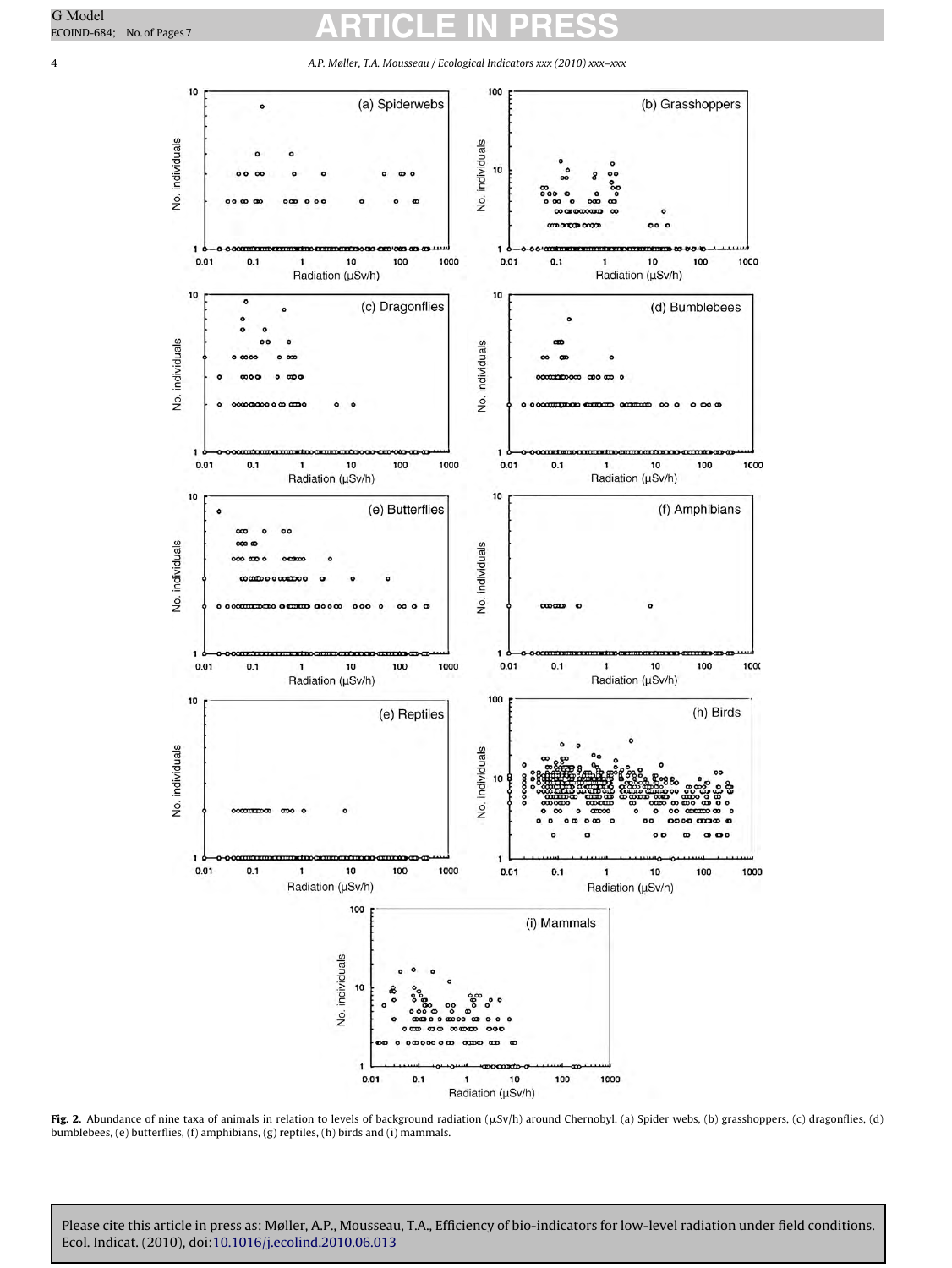#### A.P. Møller, T.A. Mousseau / Ecological Indicators xxx (2010) xxx–xxx 5

#### <span id="page-4-0"></span>**Table 1**

Models relating abundance of different animal taxa to background radiation levels. Slope (SE) reflects the relationship between  $\log_{10}$ -transformed abundance (+1) and  $\log_{10}$ -transformed radiation level ( $\mu$ Sv/h).

| Taxon              |        | d.f.  | $R^2$ | D        | Slope    | <b>SE</b> |
|--------------------|--------|-------|-------|----------|----------|-----------|
| Spiderwebs         | 81.94  | 1.896 | 0.084 | < 0.0001 | $-0.162$ | 0.018     |
| Grasshoppers       | 13.58  | 1.372 | 0.035 | < 0.0001 | $-0.071$ | 0.019     |
| Dragonflies        | 34.58  | 1.402 | 0.079 | < 0.0001 | $-0.112$ | 0.019     |
| <b>Bumblebees</b>  | 55.71  | 1.896 | 0.059 | < 0.0001 | $-0.085$ | 0.011     |
| <b>Butterflies</b> | 57.63  | 1,896 | 0.060 | < 0.0001 | $-0.099$ | 0.013     |
| Amphibians         | 14.22  | 1.896 | 0.015 | 0.0002   | $-0.005$ | 0.001     |
| Reptiles           | 24.13  | 1.896 | 0.026 | < 0.0001 | $-0.021$ | 0.004     |
| <b>Birds</b>       | 258.21 | 1.896 | 0.224 | < 0.0001 | $-0.094$ | 0.006     |
| Mammals            | 57.27  | 1,159 | 0.265 | < 0.0001 | $-0.182$ | 0.024     |

#### **Table 2**

Models relating abundance of different animal taxa to background radiation levels after accounting for the confounding effects of time of day, weather, and habitat. Slope (SE) reflects the relationship between log<sub>10</sub>-transformed abundance (+1) and log<sub>10</sub>-transformed radiation level (µSv/h).

| Taxon              |        | d.f.  | $R^2$ | D        | Slope    | <b>SE</b> |
|--------------------|--------|-------|-------|----------|----------|-----------|
| Spiderwebs         | 98.45  | 1,886 | 0.100 | < 0.0001 | $-0.070$ | 0.007     |
| Grasshoppers       | 21.42  | 1.364 | 0.056 | < 0.0001 | $-0.098$ | 0.021     |
| Dragonflies        | 10.47  | 1,393 | 0.026 | 0.0013   | $-0.038$ | 0.012     |
| <b>Bumblebees</b>  | 70.30  | 1,886 | 0.074 | < 0.0001 | $-0.051$ | 0.006     |
| <b>Butterflies</b> | 5.59   | 1.886 | 0.006 | 0.018    | $-0.016$ | 0.007     |
| Amphibians         | 6.66   | 1,886 | 0.007 | 0.010    | $-0.004$ | 0.002     |
| Reptiles           | 13.02  | 1,886 | 0.014 | 0.0003   | $-0.009$ | 0.002     |
| <b>Birds</b>       | 131.98 | 1.883 | 0.130 | < 0.0001 | $-0.083$ | 0.007     |
| Mammals            | 37.32  | 1,153 | 0.196 | < 0.0001 | $-0.192$ | 0.031     |

years were significantly accounted for by density, with effect sizes being lower in years with lower density (effect of density within taxon, nested ANOVA:  $F = 3.06$ , d.f. = 7,12,  $R^2 = 0.86$ ,  $P = 0.043$ ), as expected for least squares statistical procedures (Table 3).

There was a strong positive relationship between mean population size and the efficiency of abundance of different taxa as an indicator of radiation levels (i.e. effect size) ([Fig. 3a;](#page-5-0)  $F = 14.64$ , d.f. = 1,7,  $R^2 = 0.67$ ,  $P = 0.00065$ , slope (SE) = 0.0526 (0.0138)). In addition, there was a strong negative relationship between mean dispersal distance score and effect size among taxa ([Fig. 3b](#page-5-0);  $F = 16.55$ , d.f. = 1,7,  $R^2 = 0.70$ ,  $P = 0.0048$ , slope  $(SE) = -0.0825$  (0.0203)). Mean density and dispersal score

were strongly positively correlated ( $F = 42.35$ , d.f. = 1,7,  $R^2 = 0.86$ ,  $P = 0.0003$ , slope (SE) = 1.425 (0.219)). This implies that we could not investigate the independent effect of the two predictors because of collinearity.

#### **4. Discussion**

The main findings of this study of animal taxa as bio-indicators of low-level radiation in Ukraine and Belarus were that taxa differed considerably in suitability, with effect size varying by more than two orders of magnitude, birds and mammals showing the strongest effects of radiation on abundance. Potentially confound-

#### **Table 3**

Consistency in relationships between abundance of different animal taxa and background radiation level in different years. Slope (SE) reflects the relationship between  $\log_{10}$ -transformed abundance (+1) and  $\log_{10}$ -transformed radiation level ( $\mu$ Sv/h).

| Taxon              | Year | F      | d.f.  | $R^2$ | $\boldsymbol{P}$ | Slope    | <b>SE</b> |
|--------------------|------|--------|-------|-------|------------------|----------|-----------|
| Spiderwebs         | 2006 | 27.06  | 1,252 | 0.10  | < 0.0001         | $-0.022$ | 0.003     |
| Spiderwebs         | 2007 | 4.24   | 1.238 | 0.02  | 0.041            | $-0.024$ | 0.012     |
| Spiderwebs         | 2008 | 0.06   | 1,235 | 0.00  | 0.81             | $-0.002$ | 0.008     |
| Spiderwebs         | 2009 | 1.60   | 1,165 | 0.01  | 0.21             | 0.009    | 0.007     |
| Dragonflies        | 2008 | 14.74  | 1,235 | 0.06  | 0.0002           | $-0.046$ | 0.012     |
| <b>Dragonflies</b> | 2009 | 20.70  | 1,165 | 0.11  | < 0.0001         | $-0.051$ | 0.011     |
| <b>Bumblebees</b>  | 2006 | 89.76  | 1.252 | 0.26  | < 0.0001         | $-0.096$ | 0.010     |
| <b>Bumblebees</b>  | 2007 | 7.53   | 1,238 | 0.03  | 0.0065           | $-0.025$ | 0.009     |
| <b>Bumblebees</b>  | 2008 | 0.37   | 1,235 | 0.00  | 0.54             | $-0.005$ | 0.008     |
| <b>Bumblebees</b>  | 2009 | 0.11   | 1,165 | 0.00  | 0.74             | $-0.003$ | 0.009     |
| <b>Butterflies</b> | 2006 | 54.27  | 1,252 | 0.18  | < 0.0001         | $-0.076$ | 0.010     |
| <b>Butterflies</b> | 2007 | 5.07   | 1,238 | 0.02  | 0.025            | $-0.029$ | 0.013     |
| <b>Butterflies</b> | 2008 | 5.13   | 1,235 | 0.02  | 0.024            | $-0.026$ | 0.012     |
| <b>Butterflies</b> | 2009 | 6.54   | 1,165 | 0.04  | 0.011            | $-0.026$ | 0.010     |
| Amphibians         | 2006 | 4.73   | 1,252 | 0.02  | 0.031            | $-0.006$ | 0.003     |
| Amphibians         | 2007 | 4.77   | 1,238 | 0.02  | 0.030            | $-0.006$ | 0.003     |
| Amphibians         | 2008 | 1.42   | 1,235 | 0.01  | 0.23             | $-0.002$ | 0.002     |
| Amphibians         | 2009 | 4.15   | 1,165 | 0.02  | 0.043            | $-0.005$ | 0.003     |
| Reptiles           | 2006 | 9.63   | 1,252 | 0.04  | 0.0021           | $-0.012$ | 0.004     |
| Reptiles           | 2007 | 4.00   | 1,238 | 0.02  | 0.047            | $-0.006$ | 0.003     |
| Reptiles           | 2008 | 5.73   | 1,235 | 0.02  | 0.017            | $-0.010$ | 0.004     |
| Reptiles           | 2009 | 5.14   | 1,165 | 0.03  | 0.025            | $-0.008$ | 0.004     |
| <b>Birds</b>       | 2006 | 144.43 | 1,252 | 0.36  | < 0.0001         | $-0.130$ | 0.011     |
| <b>Birds</b>       | 2007 | 176.71 | 1.238 | 0.43  | < 0.0001         | $-0.141$ | 0.011     |
| <b>Birds</b>       | 2008 | 102.36 | 1,235 | 0.28  | < 0.0001         | $-0.103$ | 0.012     |
| <b>Birds</b>       | 2009 | 25.62  | 1,163 | 0.14  | < 0.0001         | $-0.064$ | 0.013     |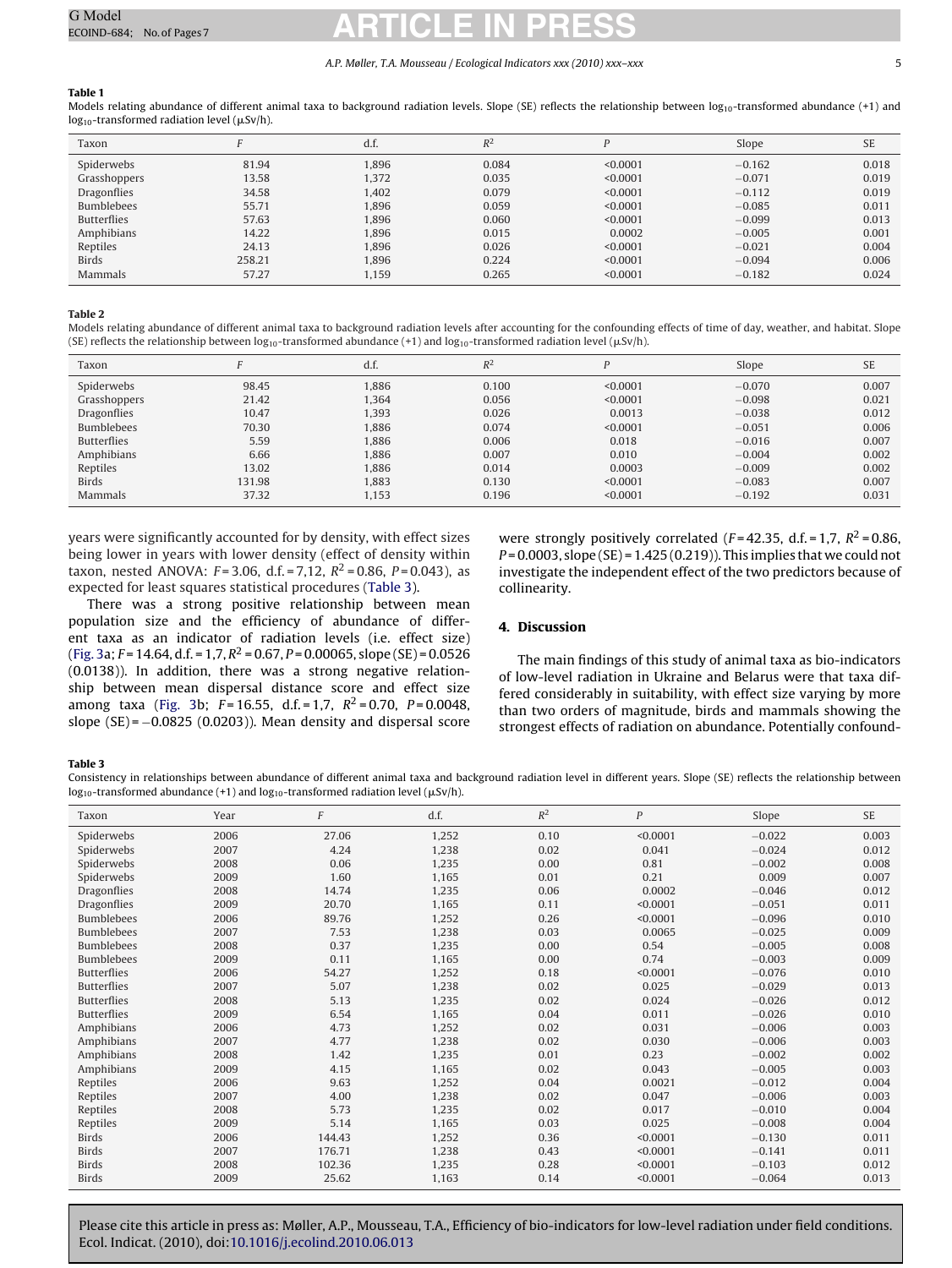<span id="page-5-0"></span>6 A.P. Møller, T.A. Mousseau / Ecological Indicators xxx (2010) xxx–xxx



**Fig. 3.** Effect size of the relationship between abundance and background radiation level in different animal taxa in relation to (a) their natal dispersal ability (arbitrary units) and (b) mean population density (number of individuals per census point). The lines are the linear regression lines.

ing variables did not qualitatively affect the results. Finally, taxa with long natal dispersal distances and high population densities showed stronger negative relationships with radiation than taxa with short dispersal and smaller densities.

The strength of the association between abundance of different taxa of animals and background radiation level varied by more than a factor ten. These findings are consistent with the hypothesis that low-level radiation has significant negative impact on population of animals. This is a significant finding because negative impacts of radiation on physiology or reproductive success, as reported repeatedly (e.g. [Heidenreich et al., 2000; Moiseev et al.,](#page-6-0) [1973; Pimentel et al., 2003\),](#page-6-0) will not necessarily have population consequences. Clearly, there were significant differences among taxa in effects of radiation on abundance, and these differences were consistent among years, suggesting that even a census based on a single year will provide reliable information on effects of radiation on abundance. The different amounts of variance explained suggest that mammals and birds are particularly susceptible to radiation and hence particularly suitable for censusing the effects of radiation on animals, followed by spiderwebs, bumblebees and grasshoppers. Because mammals are difficult and time consuming to census, with the only exception being censuses of tracks in snow, birds appear to be the most efficient indicator of low-level radiation. Because birds are generally abundant, distributed everywhere, and relatively easy to identify and count, they potentially provide an effective tool for censuses directed towards understanding effects of radiation on abundance of animals. Dragonflies, butterflies, amphibians and reptiles were the least efficient bioindicators of low-level radiation. The reason for such differences in susceptibility to radiation among taxa remains poorly understood. However, [Møller and Mousseau \(2007b\)](#page-6-0) showed for birds that interspecific differences in availability and/or use of antioxidants may play an important role in determining effects of radiation on abundance. Such analyses may also be feasible for insects or other taxa with high metabolic rates for their body size.

Many potentially confounding variables may influence census results (reviews in Voříšek et al., 2010). Here we explicitly tested the effect of time of day, weather and several habitat variables on the abundance of nine animal taxa. Effect sizes, quantified as  $R<sup>2</sup>$ , were consistent between estimates that accounted or did not account for potentially confounding variables. Hence, the biological signal in abundance data is so strong that potentially confounding variables only marginally affected effect size estimates, although there was a weak, but non-significant reduction in effect size when confounding variables were not considered.

Dispersal may be an important factor affecting the association between abundance of animals and level of background radiation. We hypothesized two different scenarios: A first possibility is that dispersal is costly in terms of production of free radicals from physical activity due to actual dispersal and/or from immune response to novel antigens encountered in the new environments during dispersal ([Møller and Mousseau, 2007b\).](#page-6-0) A second possibility is that dispersal obscures any relationship between abundance and low-level radiation due to immigration from elsewhere. The relationship that we found is consistent with the first hypothesis because effect size was strongly negatively related to dispersal distance (Fig. 3a). Thus, taxa with long dispersal distances showed the strongest effect sizes, while taxa with smaller dispersal abilities only showed weak effects. However, we also found that taxa with high mean densities showed stronger effects than taxa with low densities (Fig. 3b). This relationship is expected because small mean values generally are associated with small variances.

This paper describes patterns of abundance of different animal taxa in relation to radiation, but does not directly investigate the underlying mechanisms. Radioactive fallout from Chernobyl is associated with reduced and suppressed reproduction, reduced reproductive success and reduced nestling and adult survival rate [\(Møller and Mousseau, 2007b; Møller et al., 2008; Yablokov et al.,](#page-6-0) [2009\).](#page-6-0) Such negative effects will across generations tend to suppress local population densities in the most contaminated areas unless balanced by immigration. Previous studies of dispersal and radiation have shown that avian species with long-distance dispersal are the most sensitive to radiation [\(Møller and Mousseau,](#page-6-0) [2007b\).](#page-6-0) Thus immigration is an unlikely factor maintaining local population density in the most contaminated areas. Source-sink dynamics may stabilize population densities in radioactively contaminated areas if radioactive population sinks receive immigrants from non-radioactive population sources that have a net production of emigrants. While such dynamics have been described for Chernobyl [\(Møller et al., 2006\),](#page-6-0) we consider immigration from population sources as inadequate for maintaining stable populations in contaminated areas.

In conclusion, extensive census data for nine taxa of animals vary considerably in efficiency as predictors of background radiation levels. Furthermore, taxa with long dispersal distances showed stronger relationships with radiation than taxa with short dispersal distances. Finally, the most abundant taxa showed the largest effect sizes. We recommend that these results be validated by precise data on individual internal doses. Our findings have implications for choice of organisms for estimating the effects of low-level radiation on the abundance of free-living organisms.

#### **Acknowledgments**

We are grateful for logistic help during our visits to Ukraine and Belarus from O. Bondarenko, M. Bondarkov, I. Chizhevsky, S.